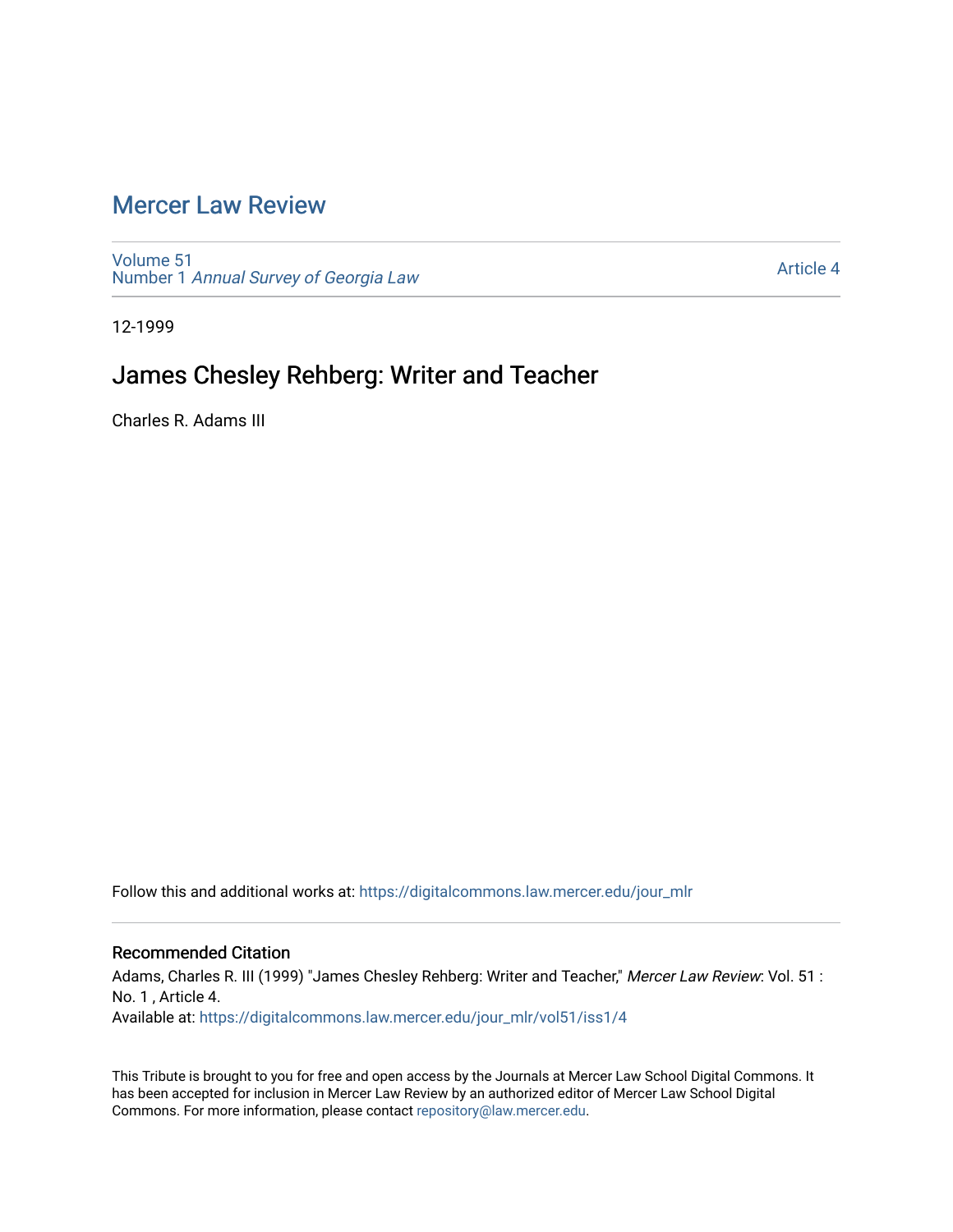# **James Chesley Rehberg: Writer and Teacher**

#### **by Charles R. Adams III\***

One thing I remember from my first year Property Law course under Professor Rehberg is that the lowest form of property rights belongs to the squatter. Having acquired "squatter's rights" to the position of Mercer Law Review historian,<sup>1</sup> I want to make a few observations about Rehberg's unique contributions to the Review, followed by some of the more enduring Rehberg classroom legends (at least portions of which actually happened).

Think back to 1950. Harry Truman was President, George VI was King of England, Griffin Bell was a promising young Atlanta lawyer, and Bill Clinton and Joe Claxton were both little boys experiencing (from what we gather) very different upbringings. Mercer Law School was located in the Ryals Building on what was then the back side of Mercer's main campus, and up under the building's rafters in the offices of the fledgling Mercer Law Review, a fresh-faced young editor named Bob Hicks was putting together the first *Annual Survey of Georgia Law.* With his usual prescience, Hicks secured a formidable roster of talented writers, but perhaps even he did not foresee that one of them would stay on for the next half-century. That unique individual was James C. Rehberg, Mercer Law Librarian, not yet risen to the dignity of "Profes-

**<sup>\*</sup>** Partner in the firm of Adams & Adams, LLP, Fort Valley & Macon, Georgia. Instructor, Mercer Law School, 1983-1988; Adjunct Professor, 1988-present. University of Georgia; Mercer University (A.B., 1980; J.D., cum laude, 1983). Member, Mercer Law Review, 1981-1983; Georgia Survey Editor, 1982. Member, Editorial Board 1985-1991; Editor in Chief 1989-1991, Georgia State Bar Journal. Editor in Chief, 1995-present, Journal of Southern Legal History.

*<sup>1.</sup> See* Charles R. Adams III, *"Lest We Forget": The History of Mercer Law Review,* 50 MERCER L. REV. 7 (1998). Since they published it, perhaps I now have a tenancy at sufferance.

Note: Yonna Shaw told me not to put any footnotes in this Article, but that's like asking a preacher to stay home from church.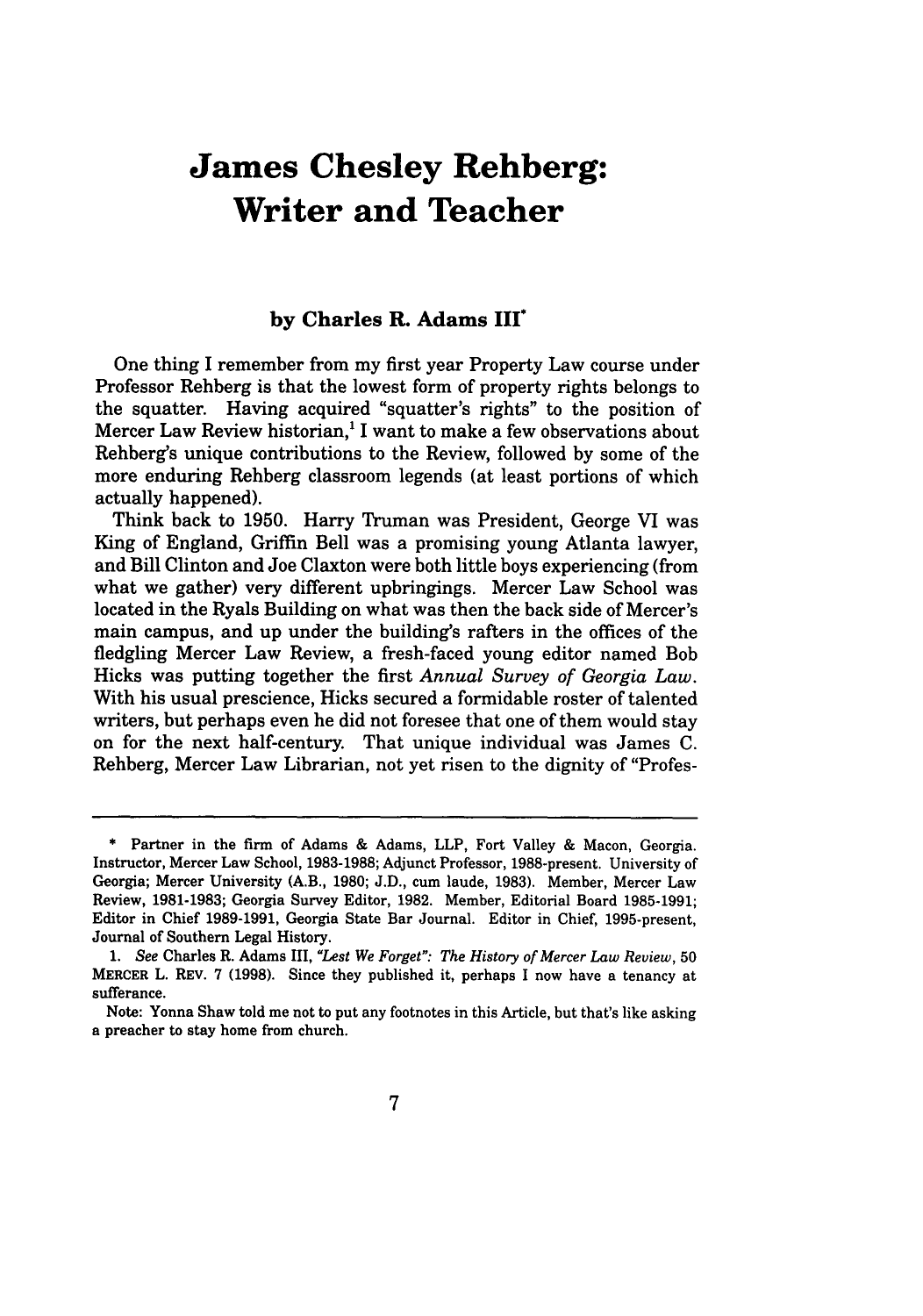sor," but already hard at work as a legal scholar. His article on "Bar Admission Requirements,"2 followed later that school year by a contribution entitled **"A** Bibliography of Textbooks on Georgia Law,"3 were the first of *fifty-three* articles that Rehberg would contribute to Mercer Law Review over the next fifty years. I won't try to list them here; the fifty-year index that Mercer is producing will contain them all. Rehberg surveyed various areas of property law through 1964, and in 1965 he began his long-running commentary on "Trusts, Wills, and Administration of Estates" (later changed for some arcane reason to "Wills, Trusts, and Administration of Estates").

Even a cursory review of these articles reveals the magnitude both of the topic and of Rehberg's contribution to it. As an example of how the technology revolution has affected the law of wills, Rehberg wrote as recently as 1977 about a case involving the validity of a will typed on onionskin paper!4 He was one of the first to call for a comprehensive revision of Georgia's fiduciary laws. About 1981, his articles began systematically to note inadequacies in the then-current laws, and to set out the case for legislative revision. Thus, it is most appropriate that Rehberg's last survey article, published in 1998, noted in that year the implementation of the Georgia "Revised Probate Code of 1998."<sup>5</sup>

Nor was his influence limited to the legislature. For example, in deciding an abstruse point of probate law involving ownership of multiple party accounts, the Georgia Supreme Court relied on Rehberg's 1977 survey article in concluding that Georgia's statutes were "substantially identical" to similar provisions in the Uniform Probate Code.<sup>6</sup>

Into an arid subject matter characterized by mortmain acts, Totten Trusts, dower and curtesy, and vested and contingent remainders, Rehberg even managed to import an occasional note of equally dry wit. For example, he once observed that "the story of the development of the rule against perpetuities since The Duke of Norfolk's Case, 3 Ch. Cas. 53 (1685), has not been a rapidly unfolding one."7

<sup>2.</sup> James **C.** Rehberg, *Bar Admission Requirements,* 2 MERCER L. REV. 269 **(1950).**

<sup>3.</sup> James **C.** Rehberg, *A Bibliography of Textbooks on Georgia Law,* 2 MERCER L. REV. 376 (1951).

<sup>4.</sup> James **C.** Rehberg, *Wills, Trusts, and Administration of Estates,* 29 MERCER L. REV. 291, 295 (1977) (citing Melton v. Shaw, 237 Ga. 250, 227 S.E.2d 326 (1976)). Try asking anyone under thirty what onionskin paper is and you get this glassy stare that lets you know you're getting old ("Watergate? What's that?").

<sup>5.</sup> James **C.** Rehberg, *Wills, Trusts, and Administration of Estates,* 50 MERCER L. REV. 381, 399 (1998); *see* O.C.G.A. § 53-1-1(a) (Supp. 1999).

*<sup>6.</sup> See* Caldwell v. Walraven, **268** Ga. 444, 448 n.14, 490 S.E.2d 384, 388 n.14 (1997) (citing Rehberg, *supra* note 4, at 297).

<sup>7.</sup> James **C.** Rehberg, *Wills, Trusts, and Administration of Estates,* 40 MERCER L. REV. 471, 471 n.1 **(1988).**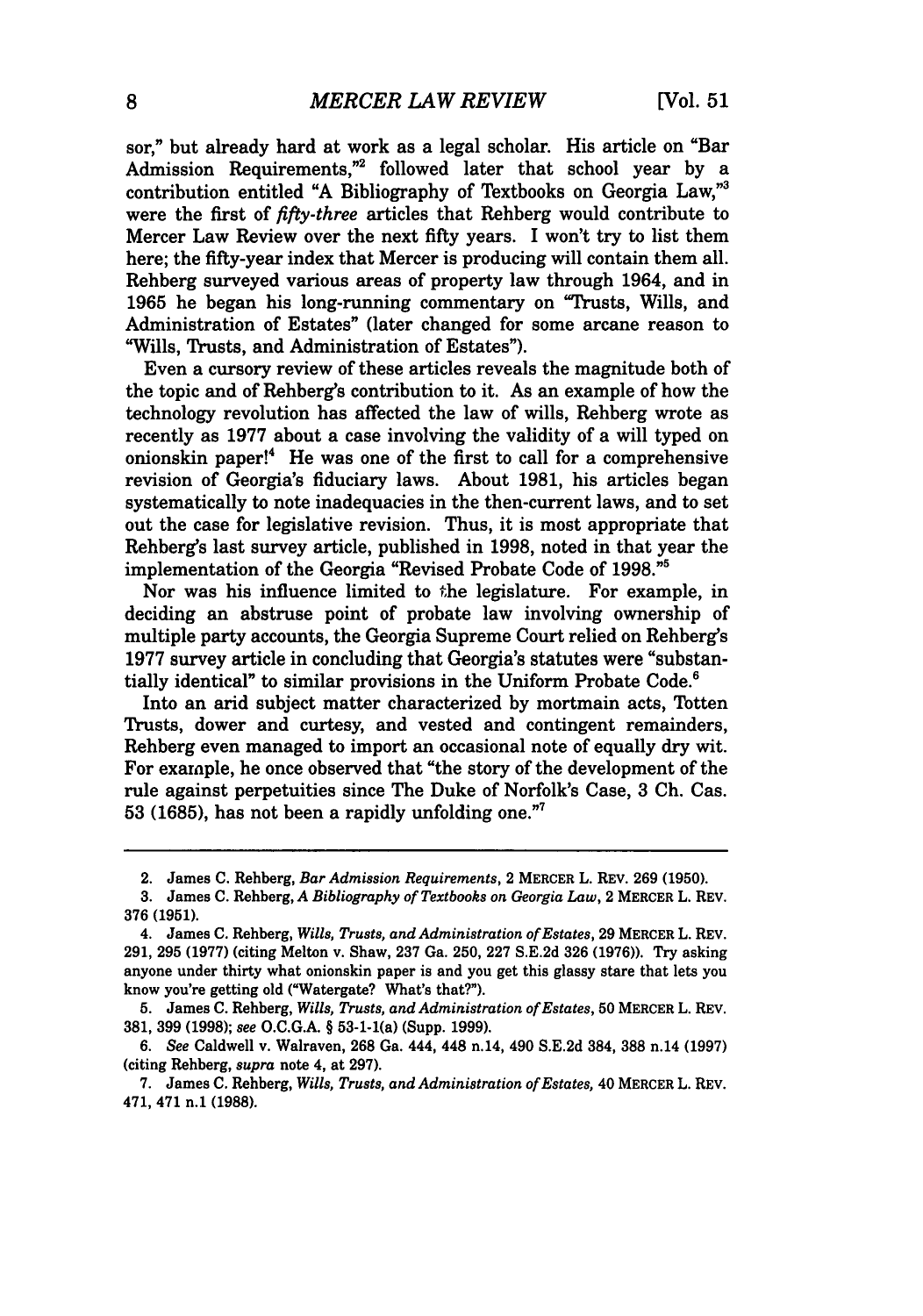On the other hand, I probably speak for five decades of Mercer law students in stating that when one thinks of Professor Rehberg in the classroom, humor and levity are not the first things that spring to mind. His was the wisdom of the judiciary, the power of the executive, and the authority of the legislature, plus, when needed, the ability to engender that feeling you get when the blue lights go on in your rear view mirror. Having worked both sides of the classroom podium myself, $8$  however, I see in retrospect that the demeanor adopted by Professor Rehberg, especially with first-year students,<sup>9</sup> is perfect for impressing on neophyte lawyers the seriousness of their professional endeavors and the dignity of their calling. Thus, most of the humor is in hindsight, and is connected with the terror Rehberg could inspire and the students' responses to it. Back in the *Star Trek* era, it is told, Rehberg called on one student to "recite"<sup>10</sup> a case. The student stood up (we all had to stand to recite cases in the old days), flipped open a black pocket note pad he was carrying, and spoke into it the phrase, "Beam me up, Scotty." Rehberg's reaction is not recorded.

In another instance, a student was so terrified by the prospect of reciting for Rehberg that he struggled to his feet, but when he opened his mouth, the only thing that came out was his lunch." It is reported that the recycled lunch landed on the head of the student directly in front, and that Rehberg excused the vomitee, but required the vomitor to stay and recite the case.

Unfortunately, my grade in D. E. & T. precluded my taking any more of his courses.

10. "Recite" is professorspeak for intentionally and mercilessly exposing, via a relentless process of questioning known as the "Socratic Method," the total extent of the recitor's ignorance about the case in question, and the law in general, in full view of his peers. Until I went to law school, I never understood why the Greeks finally made Socrates drink hemlock.

11. That much of the story is true, for I have it on the authority of three independent eyewitnesses. The denouement, however, has somewhat of an apocryphal ring to it.

<sup>8.</sup> After I became an adjunct professor at Mercer Law School some years ago, Professor Rehberg suggested that it would be in order for me to call him "Jim." To my mind, that was like the Pope saying, "call me 'Johnny,'" and, to paraphrase Charles Dickens, the word choked itself in my mouth rather than be party to so monstrous an impertinence. I reached the compromise with myself of addressing him merely as "Professor."

<sup>9.</sup> Rehberg lightens up a bit with the upperclass. I took the Decedents' Estates and Trusts course ("D. E. & T.") from him in my second year, and Rehberg, a staunch Baptist deacon, dissolved the class into paroxysms of mirth by coming in one day and reading the following "will" in his most deadpan voice:

<sup>&</sup>quot;In the name of God, Amen.

My feather bed to my wife, Jen.

Also to her my saw and hammer,

Until she marry, and then God damn her."